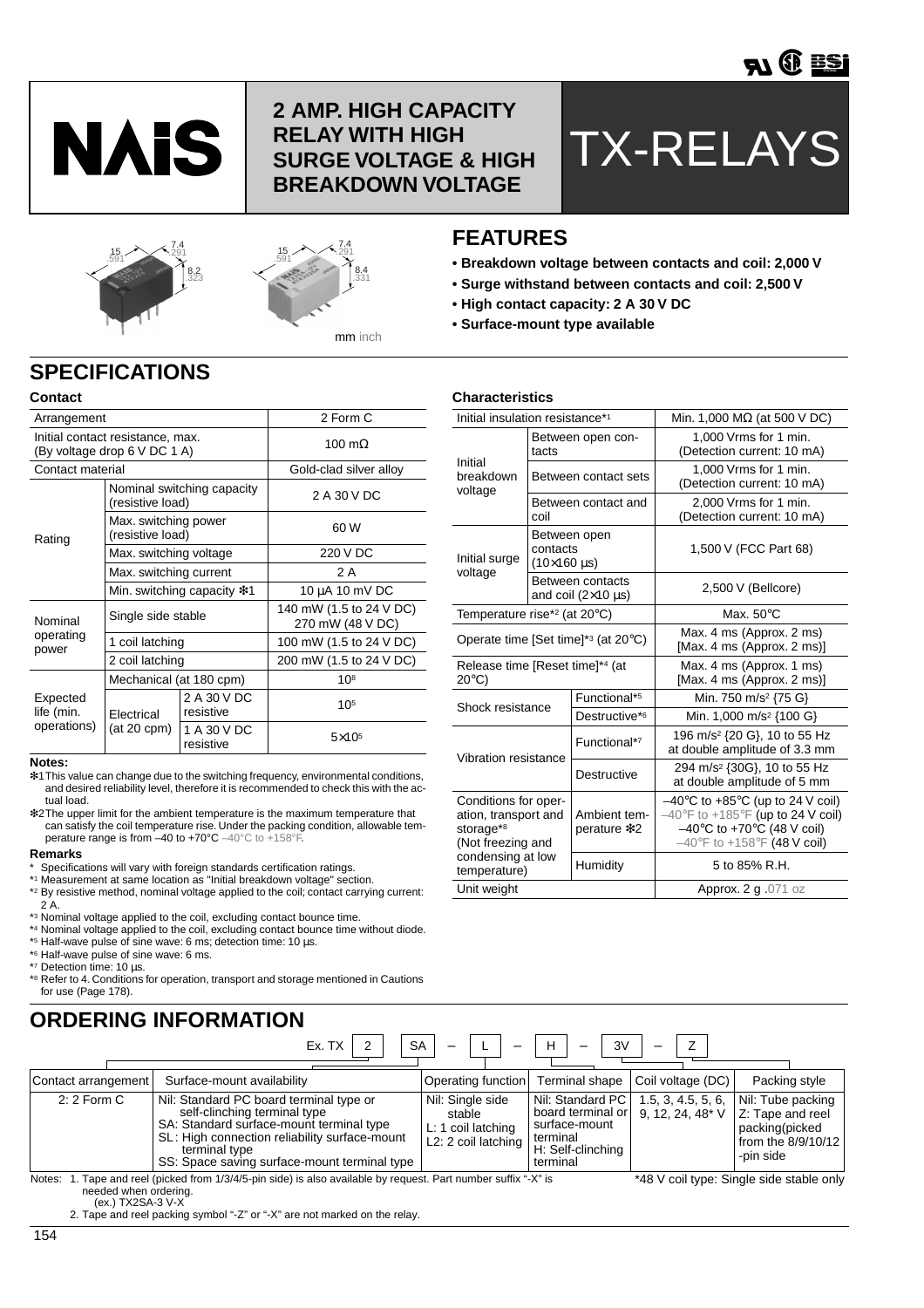# **Surface-mount terminal variation**

| Variation                                                                  | Terminal style                                                       | Usable conditions based on terminal connection solder reliability |                                            |  |  |  |  |
|----------------------------------------------------------------------------|----------------------------------------------------------------------|-------------------------------------------------------------------|--------------------------------------------|--|--|--|--|
|                                                                            |                                                                      | Normal environments (indoor)                                      | Drastic temperature fluctuations (outdoor) |  |  |  |  |
| SA type<br>(Standard surface-mount terminal type)                          | .25<br>8.4<br>.010<br>.331<br>5.08<br>$\frac{9.4^{10.5}}{370^{102}}$ | Recommended                                                       |                                            |  |  |  |  |
| SL type<br>(Highly connection reliability surface-<br>mount terminal type) | 0.25<br>Max.<br>.010<br>10.0<br>5.08                                 | Recommended                                                       | Recommended                                |  |  |  |  |
| SS type<br>(Space saving surface-mount terminal<br>type)                   | 0.25<br>Max<br>.010<br>10.0<br>$5.08$<br>.200                        | Recommended                                                       | Recommended                                |  |  |  |  |

# **TYPES AND COIL DATA (at 20**°**C 68**°**F)**

**1) Standard PC board terminal type and self-clinching terminal type**

1. Single side stable

| Standard PC<br>board terminal | Part No.<br>Self-clinching<br>terminal | Nominal<br>voltage,<br>V DC | Pick-up<br>voltage,<br>$V$ DC (max.) | Drop-out<br>voltage,<br>V DC (min.) | Nominal<br>operating<br>current,<br>mA $(\pm 10\%)$ | Coil<br>resistance,<br>$\Omega$ (±10%) | Nominal<br>operating<br>power,<br>mW | Max.<br>allowable<br>voltage,<br>V DC |
|-------------------------------|----------------------------------------|-----------------------------|--------------------------------------|-------------------------------------|-----------------------------------------------------|----------------------------------------|--------------------------------------|---------------------------------------|
| <b>TX2-1.5 V</b>              | TX2-H-1.5 V                            | 1.5                         | 1.13                                 | 0.15                                | 93.8                                                | 16                                     | 140                                  | $2.2^{\circ}$                         |
| <b>TX2-3 V</b>                | <b>TX2-H-3 V</b>                       | 3                           | 2.25                                 | 0.3                                 | 46.7                                                | 64.3                                   | 140                                  | 4.5                                   |
| TX2-4.5 V                     | TX2-H-4.5 V                            | 4.5                         | 3.38                                 | 0.45                                | 31                                                  | 145                                    | 140                                  | 6.7                                   |
| <b>TX2-5 V</b>                | <b>TX2-H-5 V</b>                       | 5                           | 3.75                                 | 0.5                                 | 28.1                                                | 178                                    | 140                                  | 7.5                                   |
| <b>TX2-6 V</b>                | TX2-H-6 V                              | 6                           | 4.5                                  | 0.6                                 | 23.3                                                | 257                                    | 140                                  | 9                                     |
| <b>TX2-9 V</b>                | <b>TX2-H-9 V</b>                       | 9                           | 6.75                                 | 0.9                                 | 15.5                                                | 579                                    | 140                                  | 13.5                                  |
| <b>TX2-12 V</b>               | TX2-H-12 V                             | 12                          | 9                                    | 1.2                                 | 11.7                                                | 1,028                                  | 140                                  | 18                                    |
| <b>TX2-24 V</b>               | <b>TX2-H-24 V</b>                      | 24                          | 18                                   | 2.4                                 | 5.8                                                 | 4,114                                  | 140                                  | 36                                    |
| <b>TX2-48 V</b>               | TX2-H-48 V                             | 48                          | 36                                   | 4.8                                 | 5.6                                                 | 8,533                                  | 270                                  | 57.6                                  |

#### 2. 1 Coil latching

| Part No.                      |                            | Nominal          |                               |                                 | Nominal                                  | Coil                           | Nominal                   | Max.                          |
|-------------------------------|----------------------------|------------------|-------------------------------|---------------------------------|------------------------------------------|--------------------------------|---------------------------|-------------------------------|
| Standard PC<br>board terminal | Self-clinching<br>terminal | voltage,<br>V DC | Set voltage,<br>$V$ DC (max.) | Reset voltage,<br>$V$ DC (max.) | operating<br>current.<br>mA $(\pm 10\%)$ | resistance,<br>$\Omega$ (±10%) | operating<br>power,<br>mW | allowable<br>voltage,<br>V DC |
| TX2-L-1.5 V                   | TX2-L-H-1.5 V              | 1.5              | 1.13                          | 1.13                            | 66.7                                     | 22.5                           | 100                       | 2.2                           |
| <b>TX2-L-3 V</b>              | <b>TX2-L-H-3 V</b>         | 3                | 2.25                          | 2.25                            | 33.3                                     | 90                             | 100                       | 4.5                           |
| TX2-L-4.5 V                   | TX2-L-H-4.5 V              | 4.5              | 3.38                          | 3.38                            | 22.2                                     | 202.5                          | 100                       | 6.7                           |
| <b>TX2-L-5 V</b>              | <b>TX2-L-H-5 V</b>         | 5                | 3.75                          | 3.75                            | 20                                       | 250                            | 100                       | 7.5                           |
| <b>TX2-L-6 V</b>              | TX2-L-H-6 V                | 6                | 4.5                           | 4.5                             | 16.7                                     | 360                            | 100                       | 9                             |
| <b>TX2-L-9 V</b>              | <b>TX2-L-H-9 V</b>         | 9                | 6.75                          | 6.75                            | 11.1                                     | 810                            | 100                       | 13.5                          |
| <b>TX2-L-12 V</b>             | TX2-L-H-12 V               | 12               | 9                             | 9                               | 8.3                                      | 1.440                          | 100                       | 18                            |
| <b>TX2-L-24 V</b>             | TX2-L-H-24 V               | 24               | 18                            | 18                              | 4.2                                      | 5.760                          | 100                       | 36                            |

#### 3. 2 Coil latching

| Part No.                      |                            | Nominal                                           |      |                                 | Nominal                                  | Coil                           | Nominal                   | Max.<br>allowable<br>voltage,<br>V DC |
|-------------------------------|----------------------------|---------------------------------------------------|------|---------------------------------|------------------------------------------|--------------------------------|---------------------------|---------------------------------------|
| Standard PC<br>board terminal | Self-clinching<br>terminal | Set voltage,<br>voltage,<br>$V$ DC (max.)<br>V DC |      | Reset voltage,<br>$V$ DC (max.) | operating<br>current,<br>mA $(\pm 10\%)$ | resistance,<br>$\Omega$ (±10%) | operating<br>power,<br>mW |                                       |
| TX2-L2-1.5 V                  | TX2-L2-H-1.5 V             | 1.5                                               | 1.13 | 1.13                            | 133.9                                    | 11.2                           | 200                       | 2.2                                   |
| <b>TX2-L2-3V</b>              | TX2-L2-H-3 V               | 3                                                 | 2.25 | 2.25                            | 66.7                                     | 45                             | 200                       | 4.5                                   |
| TX2-L2-4.5 V                  | TX2-L2-H-4.5 V             | 4.5                                               | 3.38 | 3.38                            | 44.5                                     | 101.2                          | 200                       | 6.7                                   |
| <b>TX2-L2-5 V</b>             | TX2-L2-H-5 V               | 5                                                 | 3.75 | 3.75                            | 40                                       | 125                            | 200                       | 7.5                                   |
| <b>TX2-L2-6 V</b>             | TX2-L2-H-6 V               | 6                                                 | 4.5  | 4.5                             | 33.3                                     | 180                            | 200                       | 9                                     |
| <b>TX2-L2-9 V</b>             | TX2-L2-H-9 V               | 9                                                 | 6.75 | 6.75                            | 22.2                                     | 405                            | 200                       | 13.5                                  |
| TX2-L2-12 V                   | TX2-L2-H-12 V              | 12                                                | 9    | 9                               | 16.7                                     | 720                            | 200                       | 18                                    |
| TX2-L2-24 V                   | TX2-L2-H-24 V              | 24                                                | 18   | 18                              | 8.3                                      | 2,880                          | 200                       | 36                                    |

#### **Notes:**

1. Specified value of pick-up, drop-out, set and reset voltage is with the condition of square wave coil pulse.

2. Standard packing: Tube: 40 pcs.; Case: 1,000 pcs. 3. In case of 5 V transistor drive circuit, it is recommended to use 4.5 V type relay.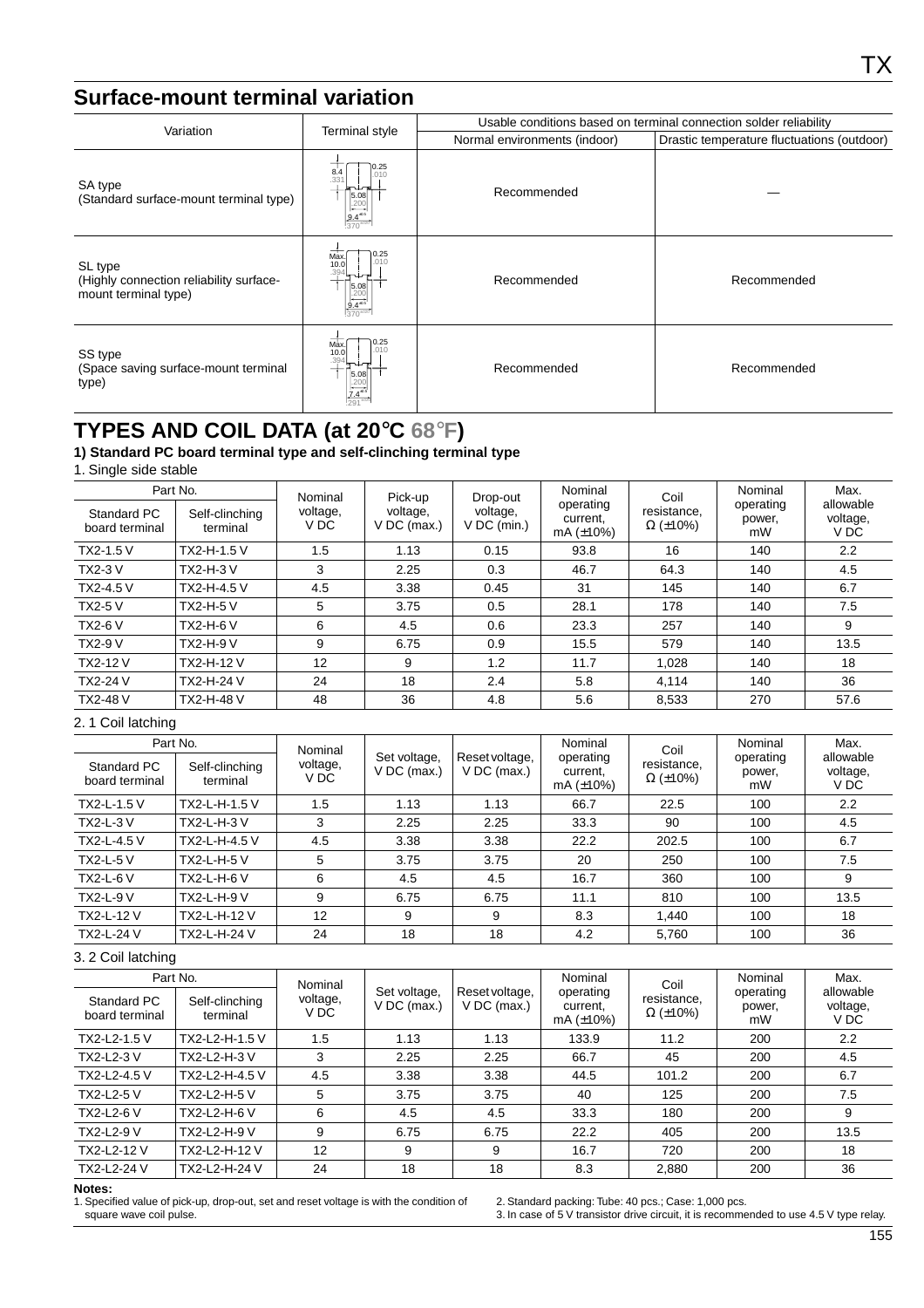## **2) Surface-mount terminal type**

### 1. Single side stable

| Part No.           | Nominal<br>voltage,<br>V DC | Pick-up voltage,<br>$V$ DC (max.) | Drop-out<br>voltage,<br>$V$ DC (min.) | Nominal<br>operating<br>current.<br>mA $(\pm 10\%)$ | Coil resistance.<br>$\Omega$ (±10%) | Nominal<br>operating power,<br>mW | Max. allowable<br>voltage,<br>V <sub>DC</sub> |
|--------------------|-----------------------------|-----------------------------------|---------------------------------------|-----------------------------------------------------|-------------------------------------|-----------------------------------|-----------------------------------------------|
| <b>TX2SO-1.5 V</b> | 1.5                         | 1.13                              | 0.15                                  | 93.8                                                | 16                                  | 140                               | 2.2                                           |
| $TX2SO-3V$         | 3                           | 2.25                              | 0.3                                   | 46.7                                                | 64.3                                | 140                               | 4.5                                           |
| <b>TX2SO-4.5 V</b> | 4.5                         | 3.38                              | 0.45                                  | 31                                                  | 145                                 | 140                               | 6.7                                           |
| $TX2SO-5V$         | 5                           | 3.75                              | 0.5                                   | 28.1                                                | 178                                 | 140                               | 7.5                                           |
| $TX2SO-6V$         | 6                           | 4.5                               | 0.6                                   | 23.3                                                | 257                                 | 140                               | 9                                             |
| $TX2SO-9V$         | 9                           | 6.75                              | 0.9                                   | 15.5                                                | 579                                 | 140                               | 13.5                                          |
| <b>TX2SO-12 V</b>  | 12                          | 9                                 | 1.2                                   | 11.7                                                | 1,028                               | 140                               | 18                                            |
| <b>TX2SO-24 V</b>  | 24                          | 18                                | 2.4                                   | 5.8                                                 | 4,114                               | 140                               | 36                                            |
| <b>TX2SO-48 V</b>  | 48                          | 36                                | 4.8                                   | 5.6                                                 | 8,533                               | 270                               | 57.6                                          |

#### 2. 1 coil latching

| Part No.             | Nominal<br>voltage,<br>V DC | Set voltage,<br>$V$ DC (max.) | Reset voltage,<br>$V$ DC (max.) | Nominal<br>operating<br>current.<br>mA $(\pm 10\%)$ | Coil resistance.<br>$\Omega$ (±10%) | Nominal<br>operating power,<br>mW | Max. allowable<br>voltage,<br>V DC |
|----------------------|-----------------------------|-------------------------------|---------------------------------|-----------------------------------------------------|-------------------------------------|-----------------------------------|------------------------------------|
| <b>TX2SO-L-1.5 V</b> | 1.5                         | 1.13                          | 1.13                            | 66.7                                                | 22.5                                | 100                               | 2.2                                |
| $TX2SO-L-3V$         | 3                           | 2.25                          | 2.25                            | 33.3                                                | 90                                  | 100                               | 4.5                                |
| <b>TX2SO-L-4.5 V</b> | 4.5                         | 3.38                          | 3.38                            | 22.2                                                | 202.5                               | 100                               | 6.7                                |
| $TX2SO-L-5V$         | 5                           | 3.75                          | 3.75                            | 20                                                  | 250                                 | 100                               | 7.5                                |
| $TX2SO-L-6V$         | 6                           | 4.5                           | 4.5                             | 16.7                                                | 360                                 | 100                               | 9                                  |
| $TX2SO-L-9V$         | 9                           | 6.75                          | 6.75                            | 11.1                                                | 810                                 | 100                               | 13.5                               |
| <b>TX2SO-L-12 V</b>  | 12                          | 9                             | 9                               | 8.3                                                 | 1.440                               | 100                               | 18                                 |
| <b>TX2SO-L-24 V</b>  | 24                          | 18                            | 18                              | 4.2                                                 | 5,760                               | 100                               | 36                                 |

#### 3. 2 coil latching

| Part No.            | Nominal<br>voltage,<br>V DC | Set voltage,<br>$V$ DC (max.) | Reset voltage,<br>$V$ DC (max.) | Nominal<br>operating<br>current.<br>mA $(\pm 10\%)$ | Coil resistance,<br>$\Omega$ (±10%) | Nominal<br>operating power,<br>mW | Max. allowable<br>voltage,<br>V DC |
|---------------------|-----------------------------|-------------------------------|---------------------------------|-----------------------------------------------------|-------------------------------------|-----------------------------------|------------------------------------|
| TX2SO-L2-1.5 V      | 1.5                         | 1.13                          | 1.13                            | 133.9                                               | 11.2                                | 200                               | 2.2                                |
| <b>TX2SO-L2-3 V</b> | 3                           | 2.25                          | 2.25                            | 66.7                                                | 45                                  | 200                               | 4.5                                |
| TX2SO-L2-4.5 V      | 4.5                         | 3.38                          | 3.38                            | 44.5                                                | 101.2                               | 200                               | 6.7                                |
| <b>TX2SO-L2-5 V</b> | 5                           | 3.75                          | 3.75                            | 40                                                  | 125                                 | 200                               | 7.5                                |
| <b>TX2SO-L2-6 V</b> | 6                           | 4.5                           | 4.5                             | 33.3                                                | 180                                 | 200                               | 9                                  |
| <b>TX2SO-L2-9 V</b> | 9                           | 6.75                          | 6.75                            | 22.2                                                | 405                                 | 200                               | 13.5                               |
| TX2SO-L2-12 V       | 12                          | 9                             | 9                               | 16.7                                                | 720                                 | 200                               | 18                                 |
| TX2SO-L2-24 V       | 24                          | 18                            | 18                              | 8.3                                                 | 2,880                               | 200                               | 36                                 |

❍: For each surface-mounted terminal variation, input the following letter.

SA type:  $\underline{A}$ , SL type:  $\underline{L}$ , SS type:  $\underline{S}$ 

#### **Notes:**

1. Specified value of pick-up, drop-out, set and reset voltage is with the condition of square wave coil pulse.

2. Standard packing: Tube: 40 pcs.; Case: 1,000 pcs.

3. Tape and reel packing is also available for surface-mount type by request. Part number suffix "-X" or "-Z" is needed when ordering. In this case, "X" or "Z" are not marked on the relay.

Quantity in tape and reel: 500 pcs.<br>(ex.) • TX2SA-1-3V-<u>Z</u><br>Picked from the 8/9/10/12-pin side Picked from the 8/9/10/12-pin side

4. In case of 5 V transistor drive circuit, it is recommended to use 4.5 V type relay.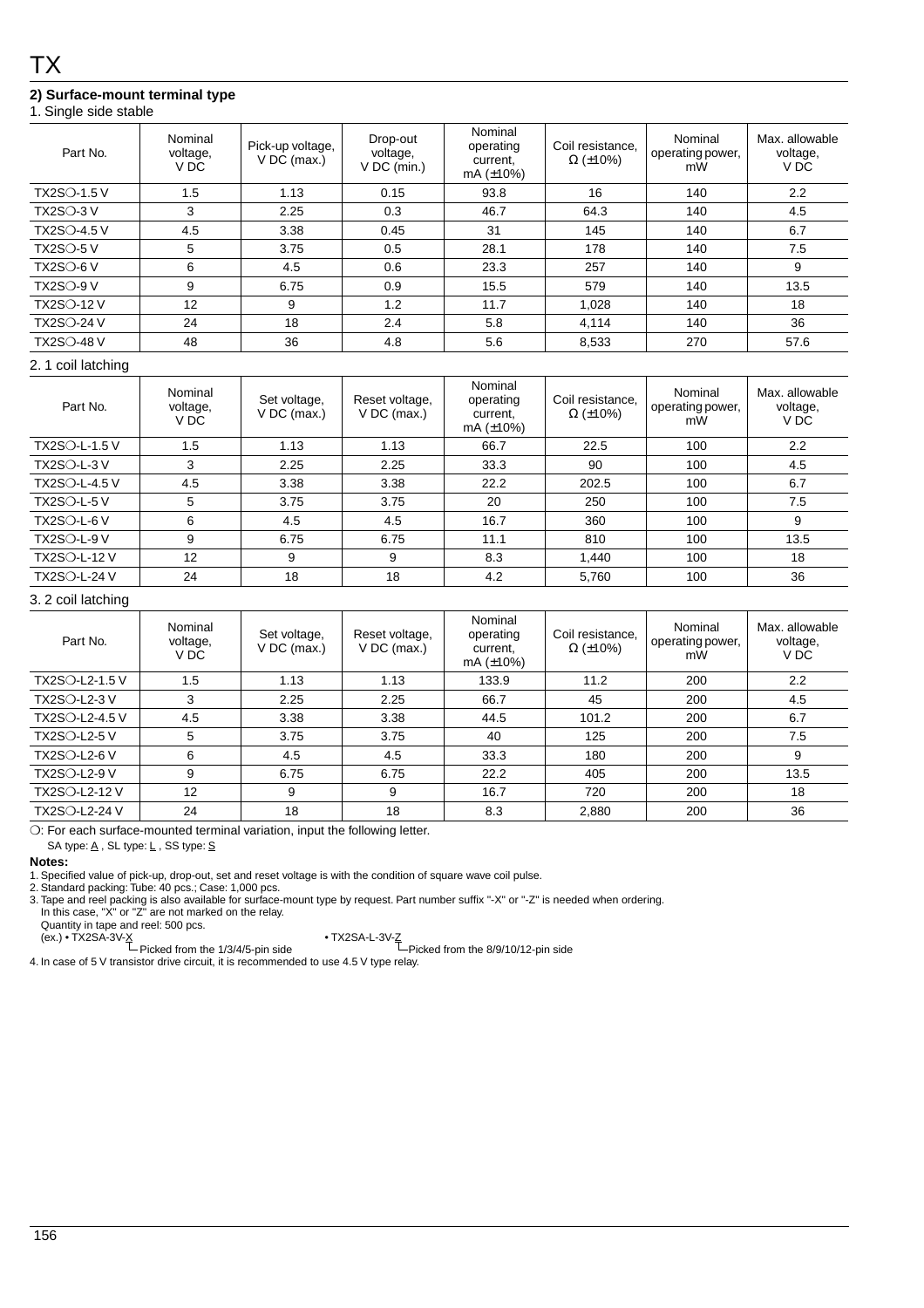# **DIMENSIONS**

#### **1. Single side stable and 1 coil latching type** Standard PC board terminal 0.5  $.020$   $+$   $-$ <br>1.15  $-$  5.08<br> $.045$   $-$  200 .200 2.54 .100 8.2 .323 3.5 .138 0.65 .026 7.4 .291 5.08 .200 0.25 .010 15 .591 Self clinching terminal General tolerance: ±0.3 ±.012  $0.5$  $.020$   $+15.08$ <br> $.045$   $-.200$ 5.**08 - 2.54**<br>.200 100 .100 8.2 .323 3.5 .138 65 .026 7.4 .291 5.08 .200 0.25 15 .591 PC board pattern (Copper-side view) Tolerance: ±0.1 ±.004 5.08 .200 2.54 .100 8-1.0 dia 8-.039 dia 10.16 .400 Schematic (Bottom view) Single side stable (Deenergized condition) 1 coil latching (Reset condition) \*Orientation stripe located on top of relay. Direc 12 10 9 8 1 3 4 5 + – Direction indication\* 12 10 9 8 1 3 4 5 + – Surface-mount terminal SA type 0.5 .020 5.08  $.200 - 1.254$ .100 8.2 **8.2** 8.4<br>323 33 .331 0.65 .026 7.4 .291 5.08  $.200 - 0.25$ .010 15 .591  $+9.4\pm0.5$ <br>.370 $\pm.020$ SL type 0.5 .020 5.08 .200 2.54 .100 8.2 .323 0.65 .026 7.4 .291 5.08  $.200$  0.25 .010 15 .591  $-9.4\pm0.5$ <br> $.370\pm.020$ Max. 10.0 .390 SS type General tolerance: ±0.3 ±.012 0.5 .020 5.08 .200 2.54 .100 8.2 .323 0.65 .026 7.4 .291 5.08  $.200$  0.25 .010 15 .591 7.4±0.5 .291±.020 Max. 10.0 .390 Suggested mounting pad (Top view) Tolerance: ±0.1 ±.004 0.3 .012 3.16 .124  $0.039$   $\begin{array}{|c|c|c|c|c|} 2.54 & 2.54 \\ 0.039 & 200 & 0.100 \end{array}$ .100 5.08 .200 1.6 .0.63 7.24 .285 15 .591 For glue-pad 3.16 .124  $\begin{array}{|c|c|c|c|}\n 1 & 5.08 & 2.54 \\
 \hline\n 039 & 200 & .100\n \end{array}$ .100 5.08 .200 7.24 .285 2.16 .085  $\begin{array}{|c|c|c|c|}\n 1 & 5.08 & 2.54 \\
 \hline\n 200 & .100 & .100\n \end{array}$ .100 5.08 .200 6.24 .246 Schematic (Top view) Single side stable (Deenergized condition) 1 coil latching (Reset condition) Direction indication + — 12 10 9 8<br>— የ ♥ የ 1 3 4 5 Direction indication + – 12 10 9 8 1 3 4 5 mm inch **2. Coil latching type** Standard PC board terminal 0.5  $.020$   $+1.15$ <br>1.15  $-1.5.08$ <br> $.045$   $.200$ 5.**08 - 2.54**<br>.200 100 .100 8.2 .323 3.5 .138 65 .026 7.4 .291 5.08 .200 0.25 15 .591 Self clinching terminal General tolerance: ±0.3 ±.012  $\begin{array}{c} 0.5 \\ 0.20 \\ 1.15 \\ 0.45 \end{array}$  - 5.08 .200 2.54 .100 8.2 .323 3.5 .138 0.65 .026 7.4 .291 5.08 .200 0.25 .010 15 .591 PC board pattern (Copper side view) Tolerance: ±0.1 ±.004 5.08 .200 2.54 .100 10-1.0 dia 10-.039 dia 12.7 .500 Schematic (Bottom view) 2 coil latching (Reset condition) Direction indication\* 12 10 9 8 7 1 3 4 5 6  $\check{+}$ + – – Surface-mount terminal SA type 0.5 .020 5.08 .200 2.54 .100 8.2 **8.2** 8.4<br>323 33 .331 0.65 .026 7.4 .291 5.08  $.200 - 0.25$ .010 15 .591  $+9.4\pm0.5$ <br> $+370\pm.020$ SL type 0.5 .020 5.08 .200 2.54 .100 8.2 .323 0.65 .026 7.4 .291 5.08  $.200$  0.25 .010 15 .591  $+9.4\pm0.5$ <br>.370 $\pm.020$ Max. 10.0 .390 SS type 0.5 .020 8.2 .323 7.4 .291 15 .591 Max. 10.0 .390 Suggested mounting pad (Top view) 0.3 .012 3.16 .124  $\begin{array}{|c|c|c|c|}\n \hline\n 1 & 2.08 & 2.54 \\
 \hline\n 200 & .100 & \hline\n\end{array}$ .100 5.08 .200 1.6 .0.63 7.24 .285 15 .591 For glue-pad 3.16 .124  $\begin{array}{|c|c|c|c|}\n\hline\n1 & 2.00 & 2.54 \\
\hline\n039 & 200 & .100\n\end{array}$ .100 5.08 .200 7.24 .285 2.16 .085  $\begin{array}{|c|c|c|c|}\n\hline\n1 & 2.08 & 2.54 \\
\hline\n039 & 200 & .100\n\end{array}$ .100 5.08 .200 6.24 Schematic (Top view) 1 coil latching (Reset condition) Direction indie + <sup>+</sup> – – 12 10 9 8 7 1 3 4 5 6

General tolerance: ±0.3 ±.012

5.08  $.200$  0.25 .010

7.4±0.5 .291±.020

Tolerance: ±0.1 ±.004

.285

0.65 .026

5.08 .200 2.54 .100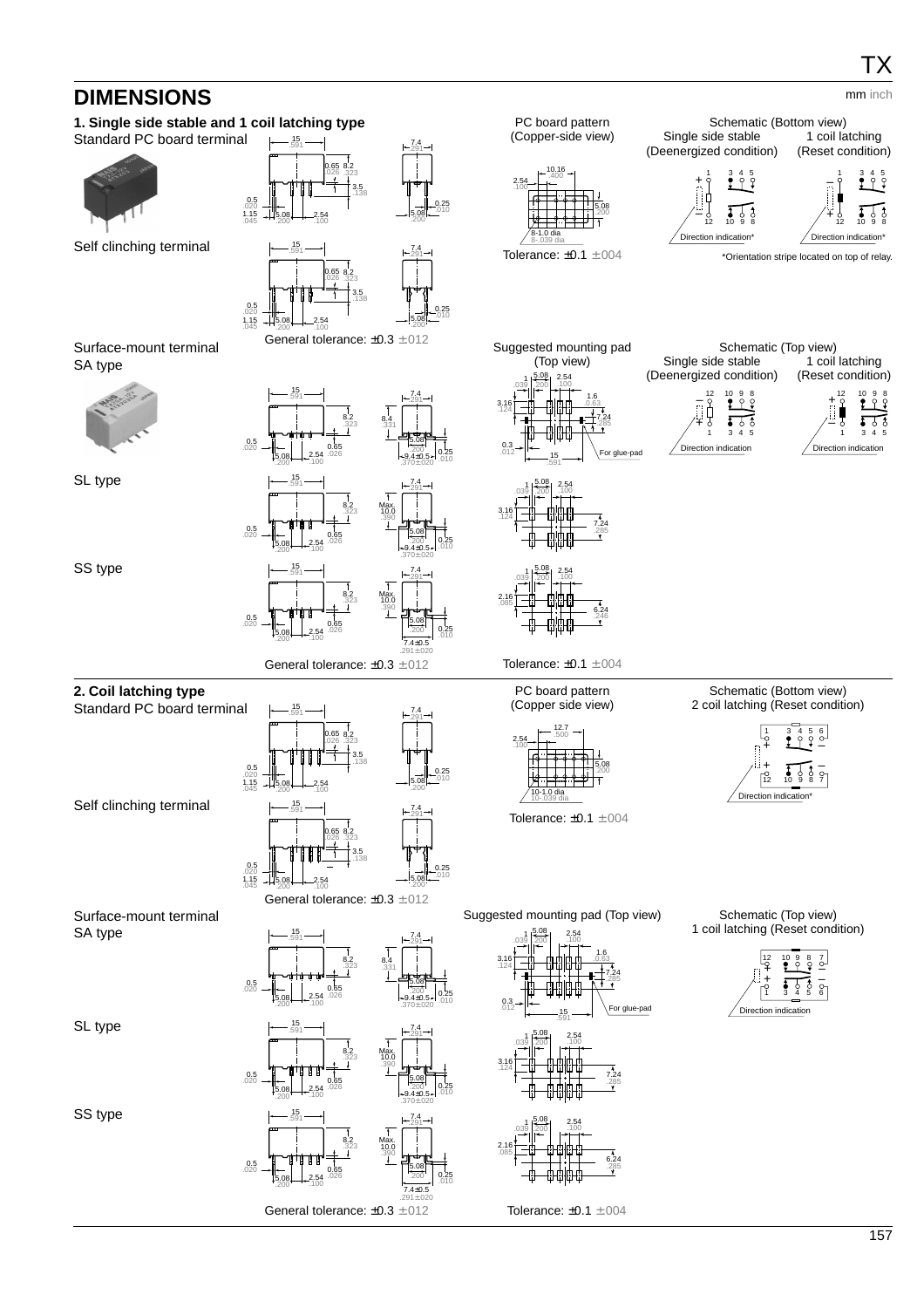# TX **REFERENCE DATA**

1. Maximum switching capacity **2.** Life curve **3. Mechanical life** 3. Mechanical life



#### 4. Electrical life Tested sample: TX2-5V, 6 pcs. Operating frequency: 20 cpm





5-(2). Coil temperature rise Tested sample: TX2-48V, 6 pcs. Point measured: Inside the coil Ambient temperature: 25°C 77°F, 70°C 158°F



7. Distribution of pick-up and drop-out voltage Tested sample: TX2-5V, 50 pcs.





Tested sample: TX2-5V, 10 pcs. Operating frequency: 180 cpm



5-(1). Coil temperature rise Tested sample: TX2-5V, 6 pcs. Point measured: Inside the coil Ambient temperature: 25°C 77°F, 85°C 185°F







8. Distribution of set and reset voltage Tested sample: TX2-L2-12V, 30 pcs.





9. Ambient temperature characteristics Tested sample: TX2-5V, 5 pcs.





90



6-(1). Operate and release time (with diode) Tested sample: TX2-5V, 10 pcs.